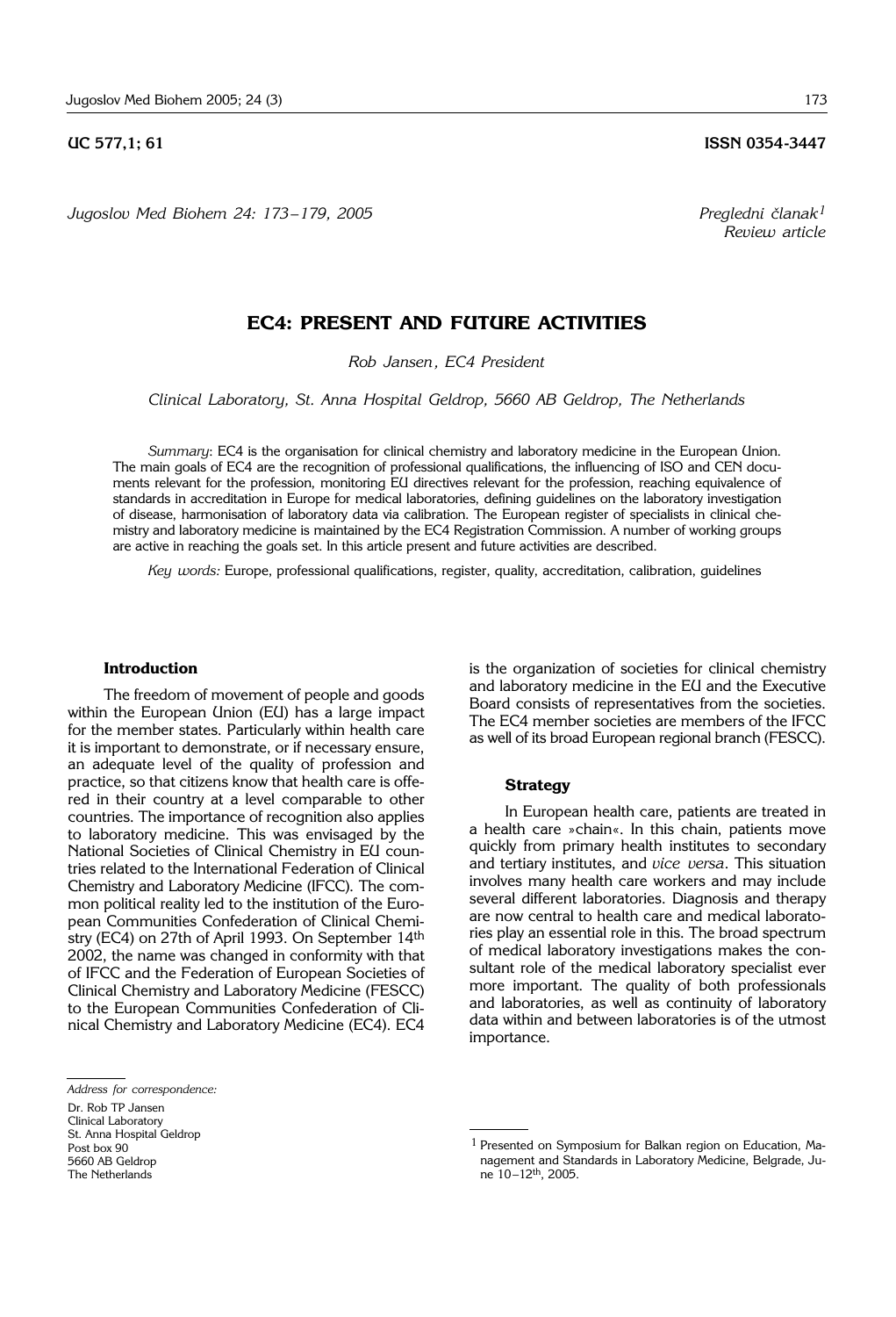EC4 is active in giving support to attain such quality and to ensure that laboratory medicine is practised at an adequate level throughout Europe (1).

In most countries this is already the case and EC4 plays a central role in co-ordinating mutual recognition on the basis of existing equivalence of standards. The Co-ordination of Automatic Recognition of Equivalence of standards (CARE) is important at three levels, CARE for the profession, CARE for quality of laboratories and CARE for laboratory data. Together, these result in proper standards of patient care.

## **Goals of EC4**

The goals of EC4 include co-operation and harmonisation in the field of laboratory medicine. The efforts are focussed on several aspects:

- Co-operation for the advancement of clinical chemistry and laboratory medicine as a science, in its fundamental aspects as well as in its application, within the European Union in particular and Europe in general.
- Co-operation to reach recognition of professional qualifications of the profession on a European level, in compliance with the principles of free movement of professionals within the EU.
- Co-operation and recognition of equivalence of standards in the field of training of specialists in clinical chemistry and laboratory medicine, irrespective of their varying academic background.
- Co-operation and recognition of equivalence of standards of accreditation and quality systems of medical laboratories.
- Co-operation to introduce a common professional view in ISO and CEN deliberations.
- Co-operation in defining guidelines on a European level for the performance of the profession and the laboratory management of disease.
- Co-operation in evaluating effects of EU directives on professional matters.
- Co-operation in evaluating effects of EU directives related to laboratories and laboratory data.
- Communicating with and informing the public on the significance of their laboratory data.

To reach the goals five main issues are elaborated.

- Profession Regulation
- Performance of the profession
- Performance of laboratories
- Liaison with European and other bodies
- Promotion of EC4 activities

## **Profession Regulation (CARE for the profession)**

## *EC4 Register*

*Background*. The installation of the EC4 Register of European Specialists in Clinical Chemistry and Laboratory Medicine is a major step forward to the attainment of the first level, Recognition of Equivalence of Standards of the profession. Individual medical laboratory specialists should and do apply for registration. In most EU countries National Registers of medical laboratory specialists exist. In some countries several registers exist, depending on the academic background of the medical laboratory specialist. Such National Registers may apply for EC4RC Recognition of Equivalence of Standards. In some EU countries no national register exist and EC4 encourages and helps these countries to set up such a Register. Colleagues from all relevant academic background, scientific as well as medicine, pharmacy, veterinary, and other, if registered in their National Register can and do apply for registration in the EC4 register. The name 'Clinical Chemist' causes confusion and inhibits some colleagues from applying. Therefore the name was changed into *European Specialist in Clinical Chemistry and Laboratory Medicine* in 2002, keeping, however, the existing abbreviation Eur-ClinChem.

*Operation*. To set up the register, EC4 installed a register commission (EC4RC) in 1997. The Register was opened in 1998. Each society was invited to send one delegate from the National Clinical Chemistry Registration Commission (NCCRC) to EC4RC. A board was elected and the structures for the operation of the register were developed. The operation of the register is based on the European Syllabus (2), defining the necessary items of postgraduate education, the Guide to the Register (3), giving the basic education and the rules for entering the register, and the Code of Conduct (4), defining the criteria of behaviour of professionals in our discipline.

The EC4 Register is based on the Recognition of Equivalence of Standards to national registers by the EC4 Registration Committee and the EC4 Board. A major task for the EC4RC will be the co-operation with and inclusion of the new countries. During the next few years the recognition of equivalence of standards of the national registers should be renewed for all countries, both old and new EU member states. The criteria which are used for recognition will be revised. Terms of reference and the final attainment level have been defined (5). The way training sites are inspected will be part of the criteria for recognition including checklists for assessors and procedures for assessment or inspection.

National Register committees are keeping the national registers and are asked to keep EC4RC well informed about the national education and training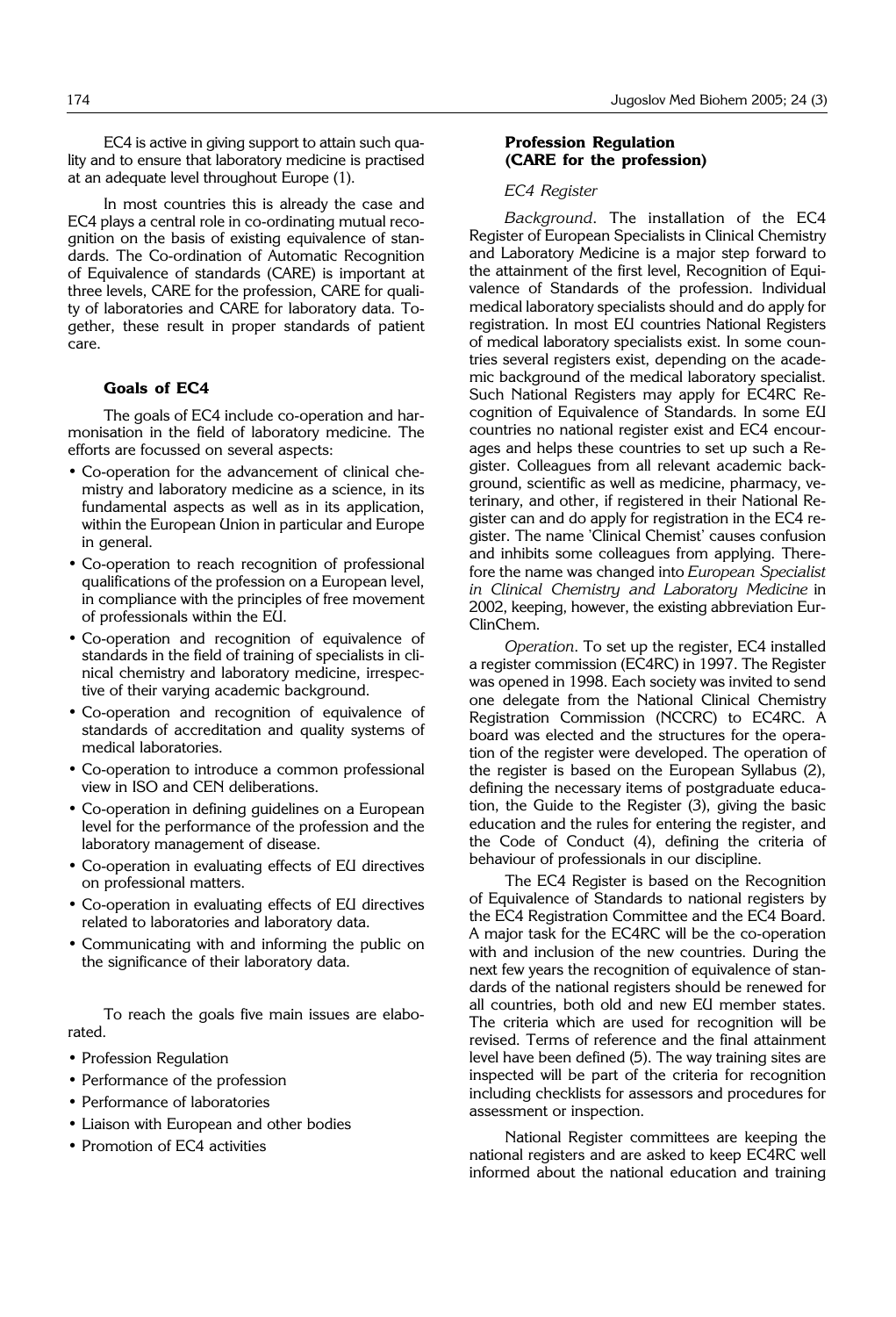structure. If more than one national register exists, e.g. for different academic backgrounds, EC4RC expects a joint representative from that country. Following the guide to the register, EC4RC acknowledges those national registers that meet the requirements of the Syllabus and other criteria. Individual applications have to be voted by both NCCRC and EC4RC. If there is no national post graduate education and no national register organised, EC4RC encourages and assists the national society to set up such register. Applications from such member state are considered on an individual basis.

A third revision of the Syllabus will be prepared.

The minimum number of years of training and experience was recently extended from eight years to nine, i.e. four or five years academic plus four or five years postgraduate specialist training, in total nine years.

A new Code of Conduct was published in 2004 (4). Consent to the Code should be part of the criteria used by the national registers and by the EC4RC. The Code will play an important role in new EU directives relating the common values of regulated professions, like the proposed directive on Recognition of Professional Qualifications.

The EC4RC contributes actively in co-operation with the working group on Profession to achieve that the EC4 Register becomes a Common Platform within the framework of the EU Directive on Recognition of Professional Qualifications.

*Re*-*registration*. Re-registration is becoming an issue in many countries. Initial registration as European Specialist in Clinical Chemistry and Laboratory Medicine is granted for five years. The first applicants should re-register starting from 2005. The system for re-registration should be further developed, starting by using existing national systems. Continuous professional development will be part of the criteria for re-registration. Further guidelines for terms for such systems will be issued.

#### *Common Platform*

The free exchange of goods and services and the freedom of movement within the European Union include the free exchange of professionals between all member states. To make sure that the competence of all specialists in clinical chemistry and laboratory medicine fulfils a common minimum standard EC4 agreed to promote recognition of the profession by establishing a European register. The main goal is to achieve recognition of the EC4 Register as a socalled Common Platform by the European Commission and the EU Member States within the framework of the EU Draft Directive on Recognition of Professional Qualifications. EC4 is active to convince the Commission of the necessity to recognise a system of

Common Platforms governed by the professions under the supervision of a General European Board of National Co-ordinators. The EC4 Register should become such a Common Platform. The European Parliament and the European Commission have voted in favour on the draft directive in second reading. National politicians should now be motivated to vote in favour. The position of specialists in clinical chemistry and laboratory medicine and how clinical chemistry and laboratory medicine is organized in Europe (5) should be explained as well as the necessity of a Common Platform. The co-operation with CEPLIS and the European Economic and Social Committee to achieve a Common Platform will be extended.

## **Performance of the profession**

## *Competence to be a Consultant*

A working group was installed to define guidelines concerning duties and competences of heads of clinical chemistry laboratories and senior consultants. The working group has produced a Guide to Defining the Competence Required of a Consultant in Clinical Chemistry and Laboratory Medicine (6).

#### *Patient information*

There is a definite need for information among patients and the public in general. Sites like Lab Tests Online (UK and The Netherlands) are gaining increasing interest. Developments like the patient questions platform in the Netherlands are frequently used media. A working group will be installed to provide guidelines and help for national organisations to set up web sites in the native language like Lab Tests Online and Information and questions for the public.

## **Performance of laboratories (CARE for laboratories)**

#### *ISO/CEN*

EC4 co-ordinates and promotes the voice of professionals in the relevant CEN and ISO committees and working groups to improve the influence of the profession on the development of standards, that influence directly our work. The chair of the EC4 WG presently is chair of ISO TC212 WG 1 and EC4 is happy to support him. Focus will be on the revision of ISO 15189. Several EC4 publications (7–9) contributed to the development of the ISO 15189 International Standard, which defines requirements for quality and competence of medical laboratories. Now that this is a published standard, the WG will co-ordinate the input for the next version of it. Attention will be given also to other documents under development, in particular regarding POCT and Safety. The working group should also contribute in the monito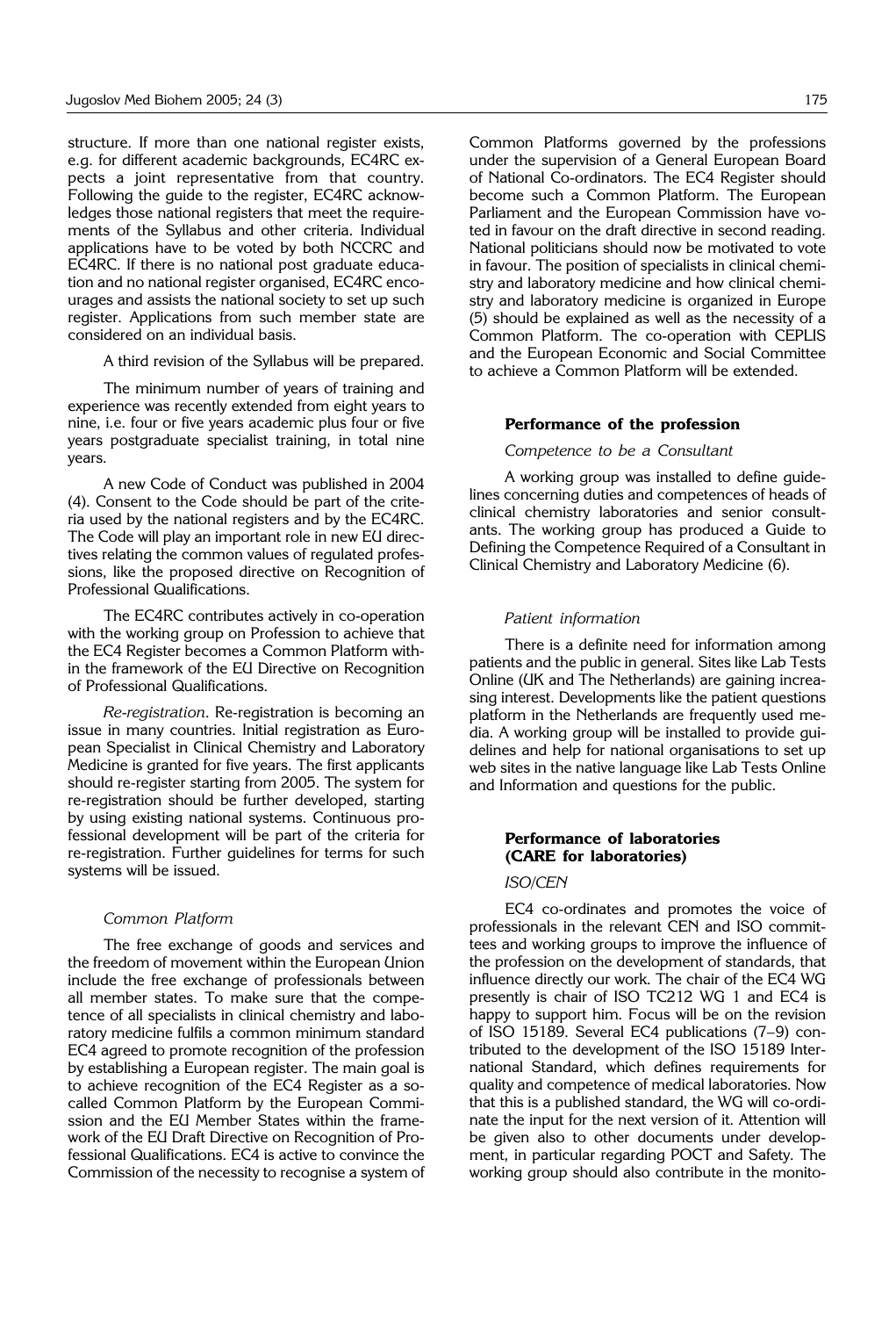ring of the implementation of the EU IVD directive. Different interpretations in individual countries of the IVD Directive ruling on in house testing, threatens expert centres and new or commercially not interesting tests. The working group should monitor new developments in ISO and CEN which influence medical laboratories and should inform national societies on these developments.

## *Quality Systems and Accreditation*

EC4 co-ordinates activities towards the European co-operation for Accreditation (EA) and national accrediting organisations, with regard to mutual recognition of accreditation systems for medical laboratories. Several colleagues in the working group on Accreditation have a seat on the EA committee on Laboratory Medicine, including the representative from EC4/FESCC. The input from the profession in the committee will be co-ordinated in the WG. The focus of the WG will be on the use of ISO 15189 as the standard for accreditation.

The EC4 Essential Criteria (7, 8) are widely used as practical guidelines for implementation of quality systems in medical laboratories. The EC4 Model Quality Manual (10) is a further tool to help individual laboratories to set up their quality system.

Criteria for inspections of medical laboratories as well as for assessors will be defined. Advice will be given on the co-ordination of exchange of accreditation inspectors between EU countries. Additional Essential Criteria will be defined regarding continuous quality improvement, systems for document control, retention time of specimens, archiving of documents, retention time of records. Guidelines on method validation will be issued, and guidelines on expressing uncertainty of measurements. The specific nature of the medical laboratory requires essential criteria for clinical audit in laboratory medicine. Also criteria for internal audit including audit checklists are needed.

## **Performance of laboratories (CARE for laboratory data)**

## *Guidelines for Investigation of Disease*

One of the main responsibilities of our profession is to give advice on the use and interpretation of laboratory data. There exist many books and publications regarding this subject. In a unifying Europe it is important to have (European) Guidelines on the Laboratory Investigation of Disease. The working group GID functions as a steering group. It initiates multidisciplinary project groups on specific topics, including experts from the laboratory discipline as well as from the clinical side. The guidelines should be evidence based. Co-operation is sought with existing organisations like the Guidelines International Network (GIN). EC4 is active in this field in co-operation

with FESCC and other European organisations in laboratory medicine, and in particular also other European medical specialists' organisations, to publish such guidelines. Guidelines were published on inherited thrombophilia (11). The project group on IVD effects on creatinine result interpretation was started in 2004. A project group on guidelines for cardiac disease was started in 2005.

A guideline database including primarily laboratory, or lab-related guidelines would be extremely useful. There are many guidelines, but it is quite often difficult to find special recommendations within guidelines on the use of lab tests. Such an information resource will be developed.

## *EQUAL*

In 2004 the first meeting of the EQUAL project took place. The EQUAL project was initiated by EC4 and aims at the development of a European quality assessment scheme and training courses in Nucleic Acid Testing in clinical chemistry laboratories. The project obtained a Grant from the European Commission. The project results will be published in 2006 –2007.

### *Desirable Analytical Performance*

The joint FESCC/EC4/EDMA working group on desirable analytical performance will define Essential Criteria concerning clinically relevant analytical requirements, based on published work and in relation to the EU IVD directive. Another important field is unified acceptance limits for EQAS, based on the above. In a joint EU, it is important to harmonise these limits.

#### *Calibration of data*

EC4 stimulates developments for harmonisation of laboratory data. The Calibration 2000 project (12–14) of The Netherlands is such a project. The materials developed in this project are commutable with patient materials and should be tested on an international base to investigate their potency as Trueness Verification Materials. The EU IVD directive requires traceability to reference systems. Verification of such traceability requires commutable materials and international co-operation between NEQAS organizers and national societies. It is the responsibility of the medical laboratory specialist to estimate within and between laboratory variations and to decide whether correction for observed bias is needed in a particular laboratory situation. This could be done in co-operation with the industry. For such corrections commutable trueness verification materials are necessary. EC4 will continue to stimulate projects in this field.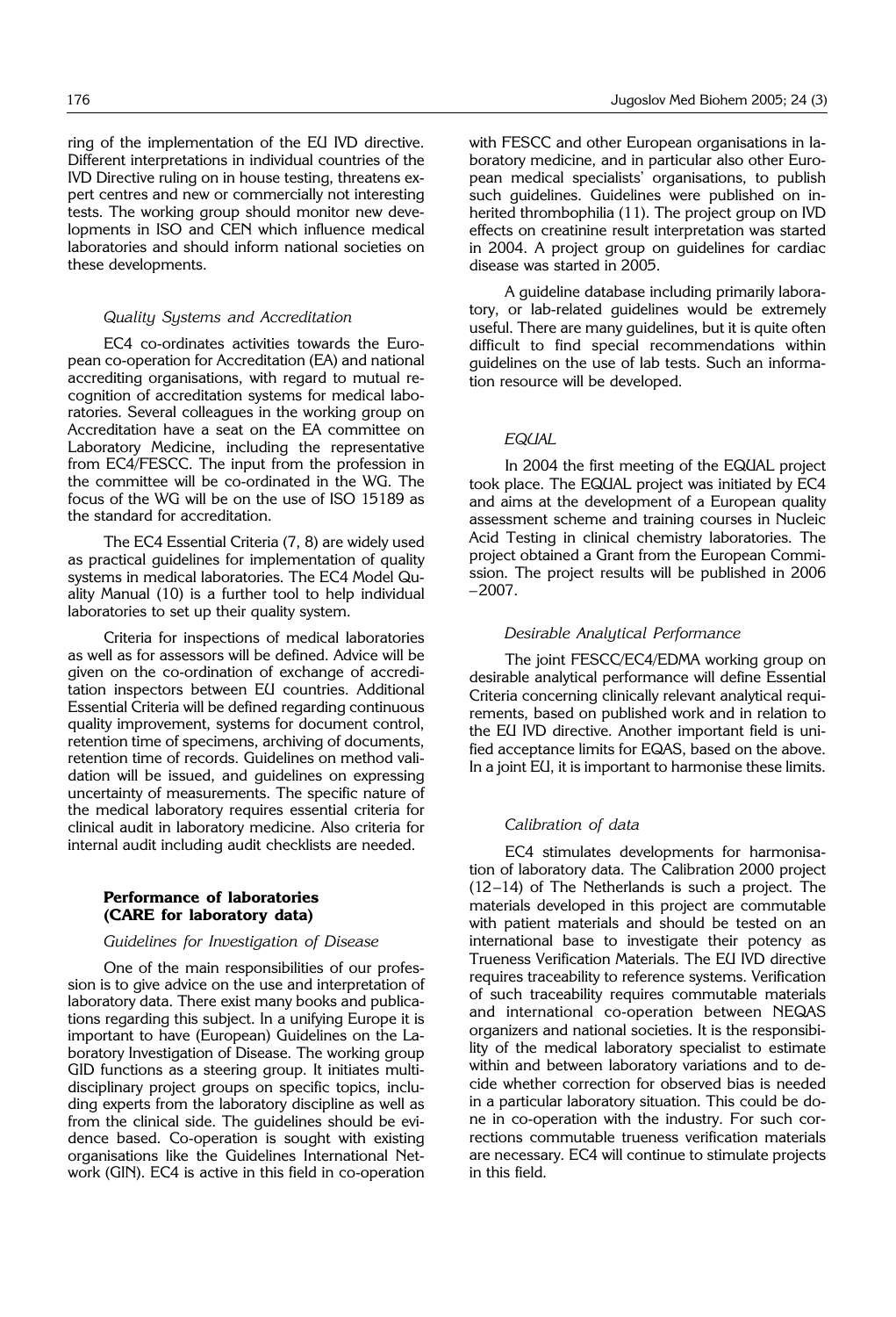#### **Profiling towards European bodies and organisations**

*Co*-*operation with other European organisations*

*FESCC*. In order to improve the image and functioning of laboratory medicine in Europe, cooperation between the various European umbrella organisations is important. The EC4 Executive Board will put effort in maintaining and extending such cooperation. EC4 is an autonomous working group within FESCC. All of the EC4 work and documents are sent to and available for FESCC. The boards of FESCC and EC4 maintain a close working relationship. The future relationship of FESCC and EC4 should be considered in the light of the recent enlargement and future enlargement of the European Union. As more European countries join the EU, the two organisations should work towards becoming a single organization. In 2005 a proposal for a merger of the two organisations was presented at the Euromedlab congress in Glasgow. In the new organisation the active nature and the productivity of EC4 should be conserved.

*Other professional umbrella organisations.* EC4 strives for co-operation with other European umbrella organisations in laboratory medicine, such as UEMS section Bio-pathology.

EC4 should re-consider its position regarding a European Platform of Laboratory Medicine and the co-operation with other umbrella organisations in laboratory medicine.

Professional involvement in the different EU bodies which deal with aspects of clinical chemistry and laboratory medicine is essential. The importance of clinical chemistry and laboratory medicine, in its broad definition as defined in the Guide to the European Register, and all activities performed in EC4 must be more widely known in the EU official bodies. EC4 will seek contact with the European Commission to clarify the importance of clinical chemistry and laboratory medicine in all its aspects for the improvement of patient care in the EU. Therefore it is essential to maintain a list of all EU-bodies relevant to and dealing with the medical laboratory profession. This will facilitate the recognition of the European Register and EC4 views on accreditation. The extension of the EU is an exciting challenge for EC4. EC4 will see to a firm integration of the new countries in the EC4 work.

*European Commission.* The monitoring of EU draft directives and their consequences for the medical laboratory professionals and medical laboratories is an important task for EC4. EC4 co-ordinates activities and communicates developments to the national societies. Regulations of direct importance at present are the draft directive on recognition of professional qualifications, the draft directive on services in the internal market, the directive providing an information procedure in the field of technical standards and regulations, the EU Questionnaire on the common values of the regulated professions in Europe, and the IVD directive.

*ISO, CEN and EA.* EC4 realises that it is difficult for national societies to keep up to date with the various international standards, draft standards and documents of ISO, CEN and other bodies. The notifying of member societies of current developments in CEN and ISO will be structured. The WG will produce simple guidance documents to assist national societies in understanding and applying ISO/CEN documents. EC4 continues to encourage the national societies to find their way to the National Accreditation Bodies and Standardisation Institutes. Within the working group on ISO/CEN a network has been established to share experience and co-ordinate influence on CEN and ISO working groups and on EU directives. With regard to accreditation EC4 will continue to influencing the European co-operation on Accreditation (EA).

*EDMA*. Co-operation with the industry is important in scientific matters, EU regulations and directives, accreditation, and quality requirements and assessment. EC4 should be in close contact with EDMA.

*Web site.* The communication of EC4 activities towards member societies, European Commission, the medical profession in Europe, the public in Europe, industry and relevant European organisations is extremely important and will be extended. The EC4 website (15) plays an important role in the providing of information.

#### **Conclusion**

EC4 is the organisation in the European Union for clinical chemistry and laboratory medicine. It has proven to be a productive organisation and the national societies have recognized its importance by nominating and supporting members of the large number of working groups. The work of these working groups is gratefully acknowledged by EC4 Executive Board. It is the true base for the development of our profession in Europe.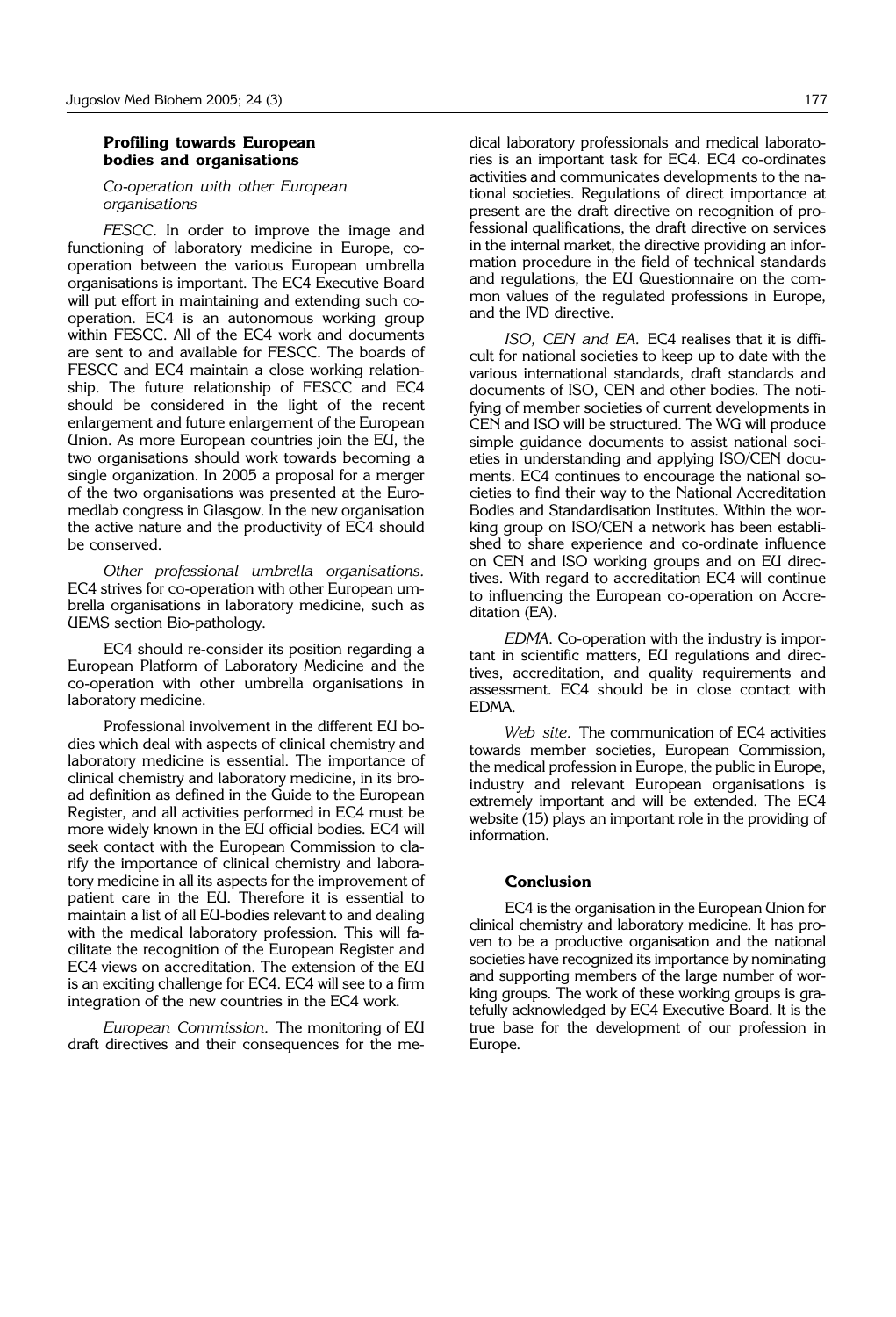# EC4: SADAŠNJE I BUDUĆE AKTIVNOSTI

*Rob Jansen*

### *Clinical Laboratory, St. Anna Hospital Geldrop, 5660 AB Geldrop, The Netherlands*

Kratak sadržaj: EC4 je organizacija za kliničku hemiju i laboratorijsku medicinu u Europskoj uniji. Osnovni ciljevi EC4 su prepoznavanje profesionalnih kvalifikacija, uticaja ISO i CEN dokumenata koji su vezani za profesiju, praćenje EU direktiva važnih za profesiju, dostizanje ekvivalentnosti standarda pri akreditaciji medicinskih laboratorija u Evropi, definisanje uputstava za laboratorijsko ispitivanje oboljenja i harmonizaciju laboratorijskih podataka preko kalibracije. Evropski registar za specijaliste kliničke hemije i laboratorijske medicine uspostavila je EC4 registraciona komisija. Brojne radne grupe su aktivne u dostizanju postavljenih ciljeva. U ovom radu opisane su sadašnje i buduće aktivnosti.

Ključne reči: Evropa, profesionalne kvalifikacije, registar, kvalitet, akreditacija, kalibracija, uputstva

#### **References**

- 1. Jansen Rob TP. The EC4 register of European clinical chemists and EC4 activities. Clin Chim Acta 2002; 319: 143– 8.
- 2. Bousquet B, Brombacher PJ, Zerah S, Beastall GH, Blaton V, Charret J, Gurr E, Halpern M, Jansen RT, Kenny D, Kohse KP, Köller U, Lund E, McMurray J, Opp M, Parviainen M, Pazzagli M, Queraltó JM, Sotiropoulou G, Sanders GT (EC4 Register Commission). EC4 European Syllabus for Post-Graduate Training in Clinical Chemistry. Version 2–1999. Clin Chem Lab Med 1999; 37 (11/12): 1119–27.
- 3. Gurr E, Köller U, Blaton V, Lund E, Harmoinen A, Zérah S, Rizos D, Kenny D, Pazzagli M, Opp M, Willems H, Reguengo H, Queraltó J, Wallinder H, McMurray J, Jansen R, Parviainen M, Beastall G, Kohse K. The European Register for Specialists in Clinical Chemistry and Laboratory Medicine: Guide to the Register Version 2–2003 and Procedure for Re-registration. Clin Chem Lab Med 2003; 41(2): 238 – 47.
- 4. Sanders G, Opp M, McMurray J, Köller U, Blaton V, Lund E, Harmoinen A, Zerah S, Baum HJ, Rizos D, Kenny D, Pazzagli M, Hoffman H, Reguengo H, Queraltó JM, Wallinder H, Jansen R, Hallworth M, Schuff-Werner P. The European Register for Specialists in Clinical Chemistry and Laboratory Medicine: Code of Conduct. Clin Chem Lab Med 2004; 42 (5): 563–5.
- 5. Sanders GTB, Beastall GH, Kohse KP, Zerah S, Jansen R, Köller U, et al. The practise of clinical chemistry in the European Union. Clin Chem Lab Med 2002; 47: 196–204.
- 6. Beastall G, Kenny D, Laitinen P, ten Kate J. A Guide to Defining the Competence Required of a Consultant in Clinical Chemistry and Laboratory Medicine. Clin Chem Lab Med 2005; accepted.
- 7. Jansen RTP, Blaton V, Burnett D, Huisman W, Queraltó JM, Zérah S, et al. Essential criteria for quality systems in medical laboratories. Eur J Clin Chem Clin Biochem 1997; 35: 121–32.
- 8. Jansen RTP, Blaton V, Burnett D, Huisman W, Queraltó JM, Zérah S, et al. Additional essential criteria for quality systems of medical laboratories. Clin Chem Lab Med 1998; 36: 249–52.
- 9. Jansen RTP, Kenny D, Blaton V, Burnett D, Huisman W, Plebani M, et al. Usefulness of EC4 Essential Criteria for Quality Systems of Medical Laboratories as Guideline to the ISO 15189 and ISO 17025 documents. Clin Chem Lab Med 2000; 38: 1057– 64.
- 10. Queraltó JM, Huisman W, Jansen RTP, Blaton V, Burnett D, Kenny D, Lieshout JL, Plebani M, Zerah S. The EC4 Quality manual model. Clin Chem Lab Med 2001; 39 Special Supplement pp S1-S448, S268.
- 11. EC4 Working Group on Guidelines for Investigation of Disease, Carraro P, chairman. Guidelines for the Laboratory Investigation of Inherited Thrombophilias. Recommendations for the First Level Clinical Laboratories. Clin Chem Lab Med 2003; 41: 382–91.
- 12. Jansen RTP. Calibration 2000: state of the art, relation with IVD-directive, future. Ned Tijdschr Klin Chem Labgeneesk 2005; 30: 49–55.
- 13. Baadenhuijsen H, Steigstra H, Cobbaert C, Kuypers A, Weykamp C, Jansen R. Commutability Assessment of Potential Reference Materials Using a Multicenter Split-Patient-Sample Between-Field-Methods (Twin-Study) Design: Study within the Framework of the Dutch Project »Calibration 2000«. Clin Chem 2002; 48: 1520–5.
- 14. Cobbaert C, Weykamp C, Baadenhuijsen H, Kuypers A, Lindemans J, Jansen R. Selection, Preparation, and